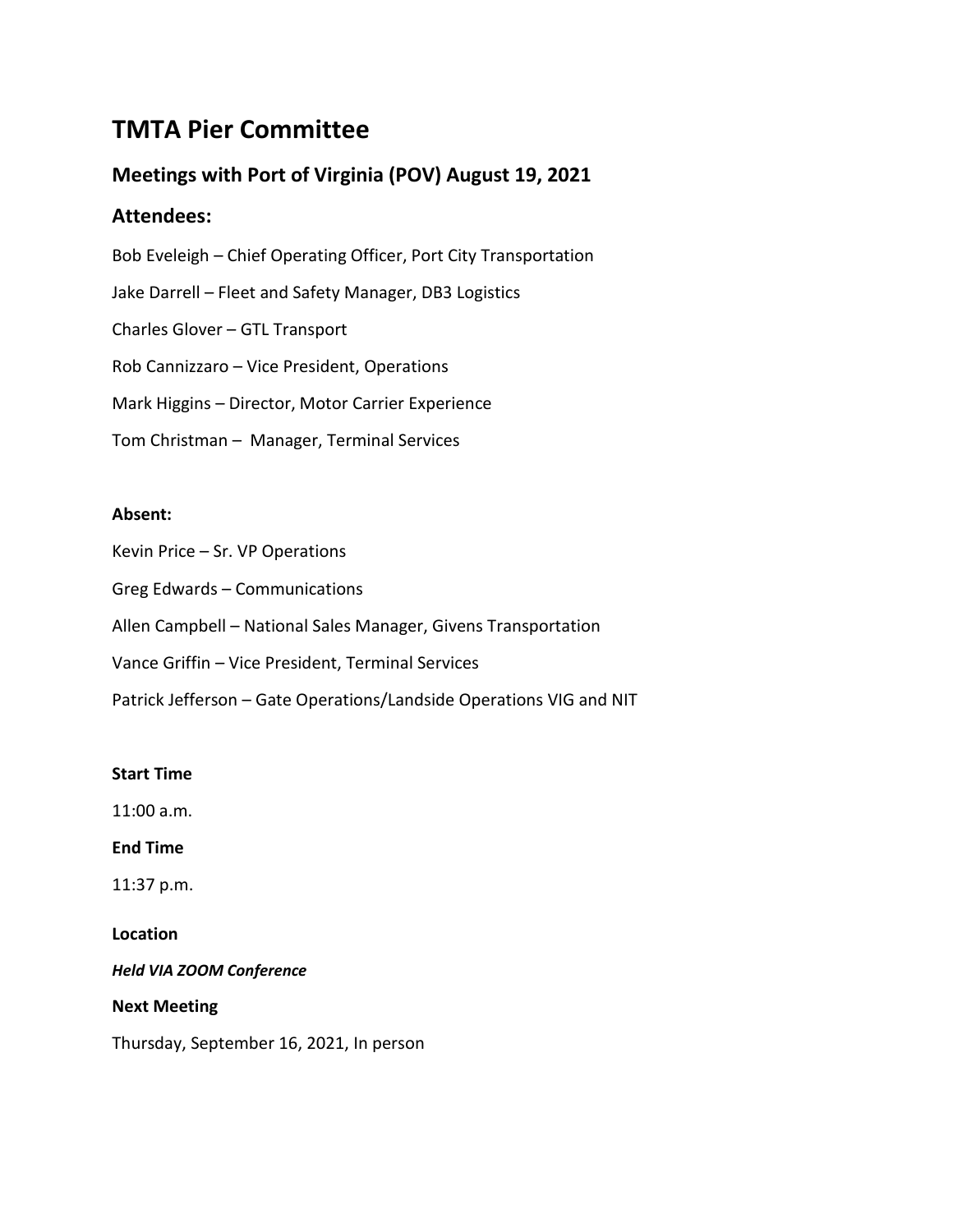# **Notes/Findings**

#### **Metrics**

Next Meeting

#### **Volumes**

Volumes are strong and continue to be strong. Port is seeing more extra loader demand. NIT volumes continue to be strong. Current information now suggests very strong volumes through year end.

#### **Chassis**

Very limited availability. Port has added drop locations for chassis. New chassis are being brought in as fast as possible but being absorbed as fast as they arrive. Customers are creating drop lots on wheels which has the potential make chassis availability even worse.

#### **False Duplicate Appointments Requiring Manual Correction**

NIT was implemented 3 weeks ago and is working well. Almost all duplicates have been eliminated. The remaining ones (a handful) are being researched and a fix worked on. Item closed.

#### **Appointments Stuck in Verified Status**

Resolved in July.

#### **Deleting Bookings in ProPass**

Solution rolled out in June and resolved.

#### **Excessive Turn Time**

We discussed lengthy turn times being experienced. Some due to lack of chassis.

Over 2 hour turns are up and the Committee will look at those in more detail.

#### **Pending Fixes and Items**

- 1. **Container Numbers Showing in ProPass in Both Terminals** In production. Almost resolved.
- **2. Empty Return Size should not matter -** Port agrees size should not matter and will investigate the specific transaction encountered by the motor carrier.
- 3. **Last Minute Changes to Reservations** Port Manager will be a new product rolled out in September. It will contain features that allow more last minute changes to minor parts of a